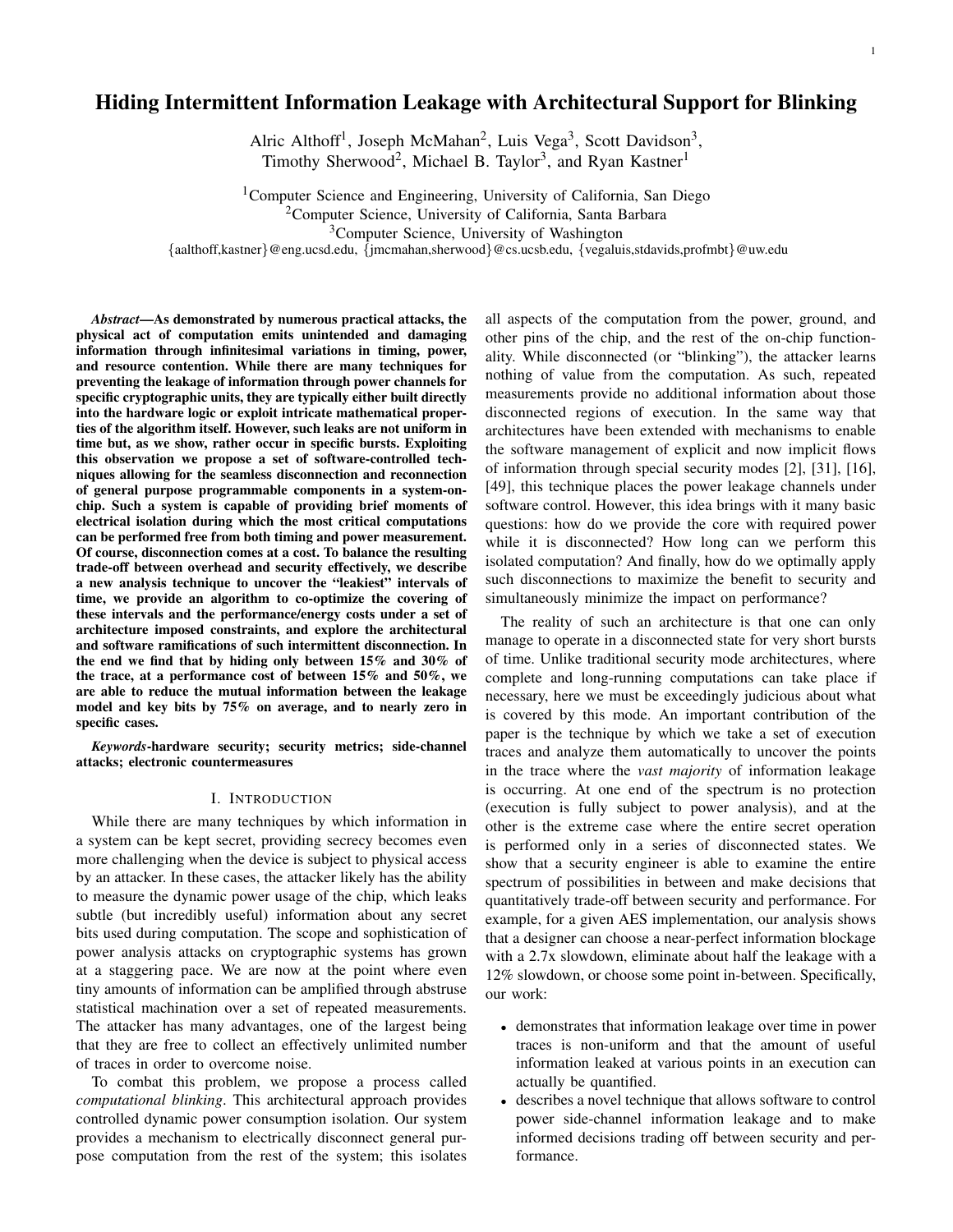

Fig. 1: A depiction of a computational blink. When a blink computation is invoked, three phases occur serially: 1) The blink computation begins and lasts as long as the maximum time needed for the worst case execution time of the code using the allotted energy. 2) A fixed "discharge" time occurs, regardless of the on-chip energy source having been drained or not. During this time, the energy source is emptied. 3) a fixed "recharge" time occurs and the on-chip energy source is filled back to its original capacity. The length of time for the blink computation, the discharge, and the recharge is fixed to insure that the computation does not leak any information.

- examines the architectural impacts of such hardware/software co-operation including the ramifications for our new abstraction, the "blink", which exposes new hardware capabilities for disconnected operations to the instruction set.
- provides a careful accounting of a specific trade-off space between security, performance, and energy for secure operations using a combination of modeling and hardware measurements.

We begin in Section II with a discussion of power traces, the threats they introduce, and how the time-varying nature of their information leakage can be exploited. Section III introduces a rigorous method by which we can accurate quantify, for the first time, that time-varying information leakage and find the most useful points to target for removal. To edit those high points out, in Section IV we introduce the hardware details of our approach which dynamically connects and disconnects to power according to a static (but software controlled) schedule. We evaluate our approach across a variety of metrics and crypto algorithms in Section V and relate our contributions to prior work in Section VI before summarizing in Section VII.

### II. NON-UNIFORM INFORMATION LEAKAGE

Power analysis attacks are *surprisingly* powerful. It may seem counterintuitive that small series of bit transitions performed by an algorithm running on a microprocessor could be reliably detected from its power consumption without unfathomably precise equipment, yet they absolutely are. Such a feat is possible, at a high level, through two observations: 1) the attacker need only find differences that are correlated with data that they are looking for, and 2) the attacker can force the system to use the data they are looking for while the rest of the system activity generates "noise". Thus system activity is either correlated with the data we are looking for (in which case that activity is useful to the attacker), or uncorrelated with the data (in which case simply averaging across several runs will quickly remove that noise). This is a gross oversimplification of power analysis attacks, but gives

accurate intuition as to why it is so hard to develop robust countermeasures.

Differential Power Analysis (DPA) is one of the most common side channel attacks due to its simplicity and effectiveness. It can be performed with low cost equipment in a small amount of time [27]. Attack success is conditional upon the fact that the energy consumed by the computation will be differ depending upon the values of the input data. And when that input data is confidential, such as a cryptographic key, the variance in power draw across an execution trace reveals information about the input, intermediate, and output data that is being computing. This enables the attacker to reason about portions of the secret data by making educated guesses about the execution of the algorithm, e.g., is the least significant bit of the result of a computation '0'or '1'? even when the instructions executed are exactly the same across all traces (as is common for crypto code). DPA verifies whether or not a guess is correct, which can quickly lead to determining the secret information. DPA is more powerful than prior methods in that it does not require intimate knowledge of the device under attack; typically the attacker only needs to know details about the computation being performed, e.g., the cryptographic algorithm. A successful attack is possible even with a significant amount of noise. However, it does require an additional amount of execution trace data, which depends upon the signal-to-noise ratio. As an example, a DPA attack on a particular AES software implementation requires approximately 200 traces to determine the entire key, while one hardware (ASIC) implementation is more difficult, requiring approximately 6500 traces [29]. The effectiveness of these attacks is related to the large reduction in search space, e.g., from  $16 \times 2^8$  as opposed to  $2^{128}$  for the brute force attack on an 128 bit secret key. Extensions of this idea into Correlated Power Analysis [6] and Template Attacks [10] extend these ideas with more accurate power models for the device and/or testing the physical device itself.

Typically, an attacker will target a time point that both leaks information and is easy to derive bits of the true key from.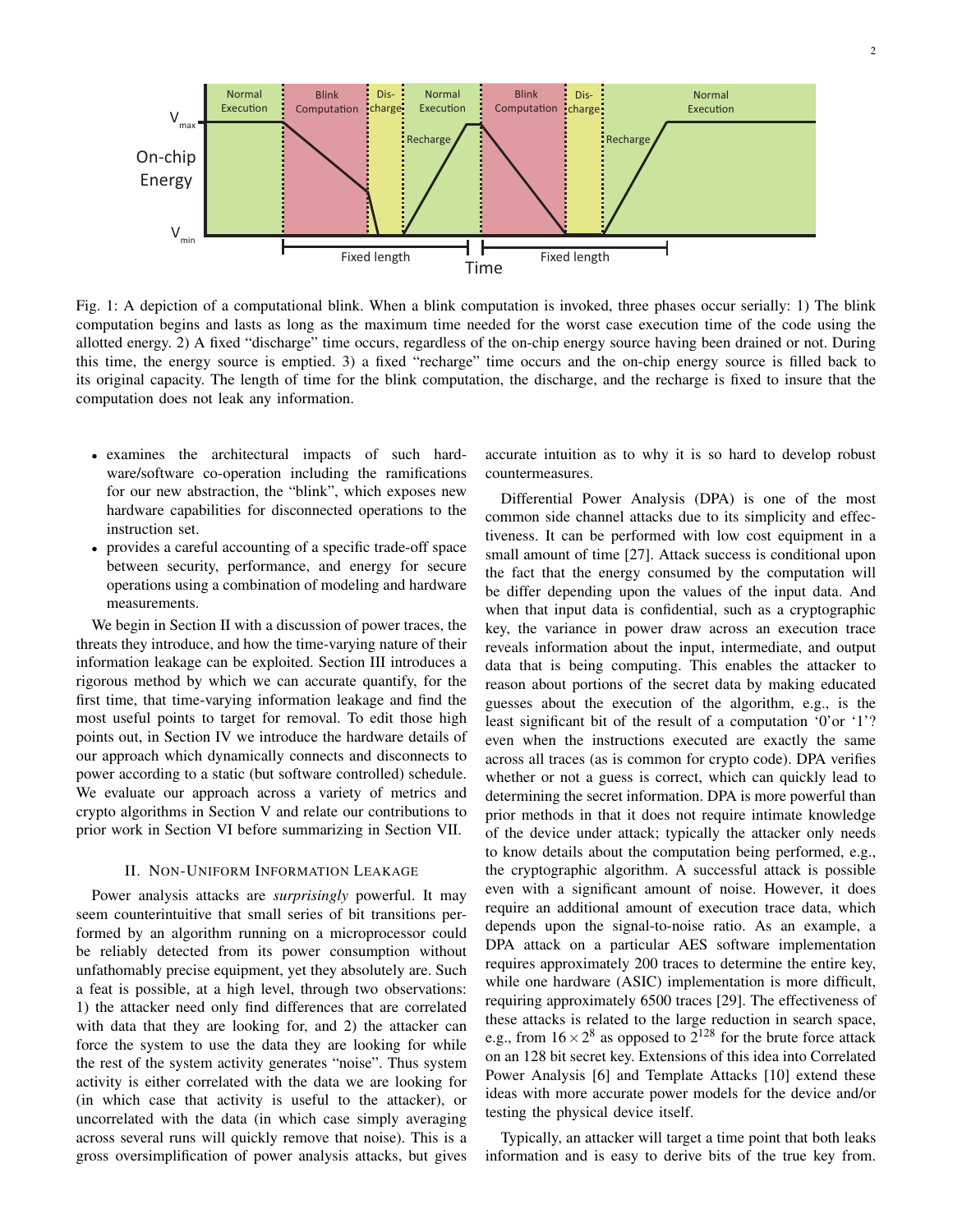

Fig. 2: Vulnerability of AES over time (as extracted from power traces). The *x*-axis is a unit of time and the *y*-axis is a measure of the leakage. Specifically the *y*-axis is the −log(*p*-values) from a TVLA analysis of power traces. Larger values indicate that a location is more likely to leak information due to power variations.

While many algorithms have well-known easy attack points, the amount of information leakage is the dominant factor in attack success. However, not every point in time in a trace has the same amount of useful information. In analyzing real power traces, we found that the amount of useful information varied radically as a function of time. While there are many different prior approaches that attempt to mask an entire trace, hide such a trace under noise, or simply be resilient in the face of leaks which we discuss in Section VI, this is a first attempt to exploit the measured non-uniformity of leakage over time using a *programmable* electronic countermeasure.

## *A. Threat Model*

We assume an attacker can cause security critical programs to run with arbitrary inputs and collect detailed power traces. For example, the attacker could write a program that would call a library to encrypt the data of their choosing while gathering current measurements over time. We assume that the attacker has the ability to synchronize the power supply signal with the computation, i.e., she knows precisely when the start of the computation occurs (perhaps using simple power analysis [26]), and can synchronize multiple traces of an encryption as is assumed in most power analysis attacks. We make no assumptions on the equipment used to record the power traces, i.e., the signal acquisition equipment could have arbitrarily high sampling rate and resolution and/or the attacker could have a detailed power simulator. We note that relatively low-cost equipment is often used for power analysis attacks [27], but our mitigation strategy is effective regardless of how the power traces are collected. Our techniques focus on mitigating power analysis. Attacks and other side channels (timing, acoustic, RF, etc.) are outside of our threat model, although the analysis technique we present may be more broadly useful. In essence, we assume that the attacker can obtain power traces that have similar or better quality than those in the DPA contest [13].

# *B. Leakage Non-Uniformity*

Figure 2 shows an example of leakage over time using real power traces by running AES on an AVR microcontroller. Note that we are *not* showing the power trace directly, but rather the degree of leakage as measured by a *t*-test according to the Test Vector Leakage Assessment (TVLA) by Cryptography Research Inc. [20]. Larger  $-\log(p$ -values) from the *t*-test indicate samples in time with larger average power difference for differing data, i.e. samples that leak more information from the algorithm via the univariate mean.

The *t*-test determines the probability that the means of two Gaussian distributions are equal, and it assumes that the data is drawn independently from a Gaussian distribution. If the means are not equal, then this indicates that there could be keydependent leakage at this location in time. The plot shows the −log(*p*-values) of the *t*-statistic that the means are equal. High values indicate a greater confidence that there is a difference between the means, and therefore indicates a greater leakage of key information. Values of  $p < 0.00001 \implies -\log(p) > 11.51$ are vulnerable according to the TVLA-recommended threshold. Note that this threshold is not adjusted for the length of the traces, and so it is a heuristic rather than the true probability of a false rejection of the null hypothesis.

It is clear from the plot that leakage over time varies radically. If we can protect those points in time that leak the most information, then we can increase our security without employing more costly protection mechanisms that cover the entire execution of the crytographic algorithm. There is one important thing to make clear—the *t*-test is only *one of myriad possible schemes* to test for secret information leakage from traces [4], [20], [28], [34], [35], [46]. The questions remaining for Section III are why should we make another method, and how can we make sure our approach is at least as powerful as *any* such scheme. However, before we get into that we will discuss what we are going to do with that information at a high level.

#### *C. Blinking as a Method to Exploit Non-Uniformity*

To take advantage of the observation of leakage nonuniformity as a countermeasure to power SCA, we introduce *computational blinking*—a technique that intermittently removes the power consumption for parts of an algorithm from the observation of the attacker. We draw inspiration from a "blink", i.e., the rapid closing of an eyelid. The average person blinks 15-20 times per minute [37] for a duration between 100-400 ms [44]. Thus, we spend between 2.5-13.3% of our waking time with our eyes closed due to blinking. These spontaneous blinks occur at natural breakpoints when our visual attention is least needed, e.g., during a pause when listening to a speaker [23] or at a scene change in a video [38]. Computational blinking aims to perform a similar activity: to blink during times that the algorithm leaks the most critical information, yet do this in a manner that minimizes the impact on performance.

During a computational blink, or period of power disconnection, the computation should not draw power from an external (and thus measurable) energy source. Instead, the computation uses a source of on-chip energy, e.g., an on-chip bank of capacitors. To mitigate the energy storage overhead of this scheme, blinks would ideally be very short. Because of this, blinks must be applied with great care if there is any hope of effectively hiding the sensitive operations from an attacker. For example, if we were to blink randomly, the attacker would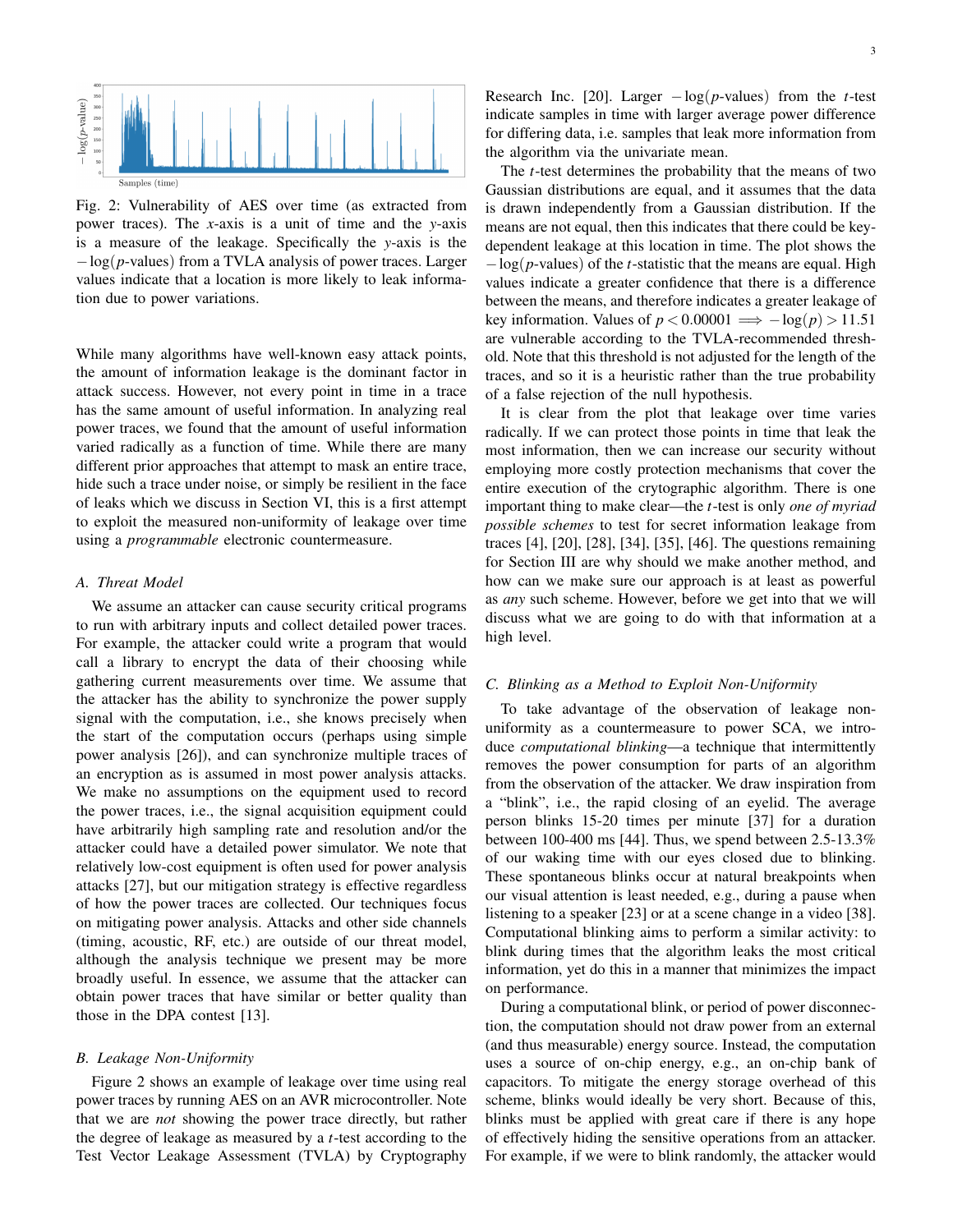be able to, in effect, remove the blink just as they could for any other uncorrelated noise; by collecting more traces.

Any blinking approach must bring together three elements: an analysis to find the points in the trace where one should blink, a method of implementing disconnection in the hardware, and an extension to the system that allows for such information to be passed from the software to the hardware as a blink schedule. This general framework enables programmers and system designers to perform a computational blink and mask intermediate energy usage over a fixed amount of time, either eliminating or greatly reducing the information leakage. While there are many details to such a system that we discuss in depth later in the paper, we will begin with a high level description of a blink.

Figure 1 shows the high-level idea of the execution of two computational blinks for a small security core built into a larger system on chip (SoC). At the beginning of execution the security core is connected to the same shared power system as the rest of the design. As a software-determined static schedule forces the system into a blink, the power is disconnected and the security core starts to draw down the energy in the capacitors until it reaches *Vmin*—the minimum tolerated operating voltage specified for the security core. This first blink computation draws down some, but not all, of the energy from the on-chip energy source. The computation is followed by a discharge time that dissipates the stored energy to a known, fixed, minimum level. The energy in the capacitors is then built back up during normal execution. The second blink computation in the example happens to use all of the energy from the on-chip energy source. However, the discharge time must still be incurred to avoid adding a new timing channel.

In the end, a blink presents an abstraction under which a fixed energy and time budget is allocated and where the computation will take no more and *no less* than the amount to which it has been allocated. The energy is emptied to a fixed level—otherwise the amount of time and energy for the recharge will vary and this could leak information. The schedule is determined before execution and not secret-data dependent, i.e., being able to detect the schedule does not provide any additional information. The major advantage of this combination is that a *complete* lack of variance in the signal measured at the output means zero bits of Shannon entropy and thus *no* leakage of information. However, before this idea can be fully exploited we need have a new understanding of exactly what it means to partially remove information from a trace this way.

# III. QUANTIFYING AND EXPLOITING TIME-VARYING INFORMATION LEAKAGE

For blinking to be feasible, we need to know how to determine which regions of the trace are most useful to an attacker, and how secure a system would be if we could remove them. Ideally the answer to such a question is not tied to a specific attack, but rather says something more fundamental about the nature of the amount of information remaining in the trace that an attacker can learn. While one

is very unlikely to get to the point that side-channel attacks are *provably impossible* in practice, we can capture this notion by developing a criteria that covers learning-based attacks that have yet to be realized. In this section we outline our blinking approach as summarized in Figure 3. This requires a sound information leakage model (Section III-A), a security metric to measure the "leakiest" moments in time (Section III-B), and a blink scheduling algorithm (Section III-C).

# *A. Formalizing Leakage and Security Criteria*

At a high level, our main assumption is that if a system is secure against power SCA then it is impossible for an attacker to *differentiate* between *different secrets* given sets of measurements. One way to do this is to ensure that the measurements with differing secrets are always equal. Another is to ensure that they are random noise that is completely unassociated with the secret. If they are equal, then looking at one power trace is equivalent to looking at any other, if they are random, this is also (statistically) true, and there is a spectrum of scenarios mixing equality and randomness where security is maintained. This implies that measurements could be noisy functions of one another and still maintain the security of underlying secrets. Metrics that only test *univariate* statistical independence between traces and secrets, such as [34] without multivariate combining, will not be powerful enough for blink scheduling in general, because single points in time may be independent of the secret when taken alone and yet, as we show in the XOR example in Section III-B, when combined may yield the secret with little effort. This is one of the reasons why we need to develop a mathematically sound security criterion and algorithms in this work.

First, we develop some notation that we will use to formalize our intuition. Measurements are a function  $f(\cdot)$  of processor behavior. In power SCA,  $f(\cdot)$  would be measurements of voltage drop recorded with an oscilloscope. In general,  $f(\cdot)$  could be physical measurements, or simulations from a model that are correlated with measurements. The power sidechannel analysis community refers to such measurements as *leakage*, and we will do the same. We take the convention that  $f(t, \cdot)$  is a vector of leakage values at sample times **t**. Under our threat model we run processes using data *m* that are assumed to be known to attackers, and data *s* that is secret for example, *m* could be a plaintext message and *s* a secret key in a cryptographic algorithm—so our leakage function also includes those latent variables, and becomes  $f(t, m, s)$ . Per our convention,  $f(t_i, m, s)$  is the single value measured or *leaked*—at time *i*, while  $f(t, m, s)$  is a vector of leakage values (a power trace), at all times t for a fixed non-secret and secret. Likewise  $f(t, \mathbf{m}, s)$  is an order three tensor—a multidimensional array—of leakage values for multiple times, multiple non-secrets, and multiple secrets<sup>1</sup>.

Intuitively, a system would be invulnerable to a leakagebased analysis if secrets have no effect on the measurements at

<sup>&</sup>lt;sup>1</sup>A note on notation: for the remainder of this paper scalar variables will be lower case, vectors will be in bold lower-case, matrices in bold upper-case, and their indices as subscripts (e.g. respectively, y, **x**, **A**, and  $\mathbf{x}_i$  and  $\mathbf{A}_{ij}$ ). For sets  $\mathscr{A}, \mathscr{A}^c$  is the complementary set, i.e.  $\mathscr{A} \cup \mathscr{A}^c = \mathscr{U}$ , the universal set, and  $\mathscr{A} \cap \mathscr{A}^c = \emptyset$ , the empty set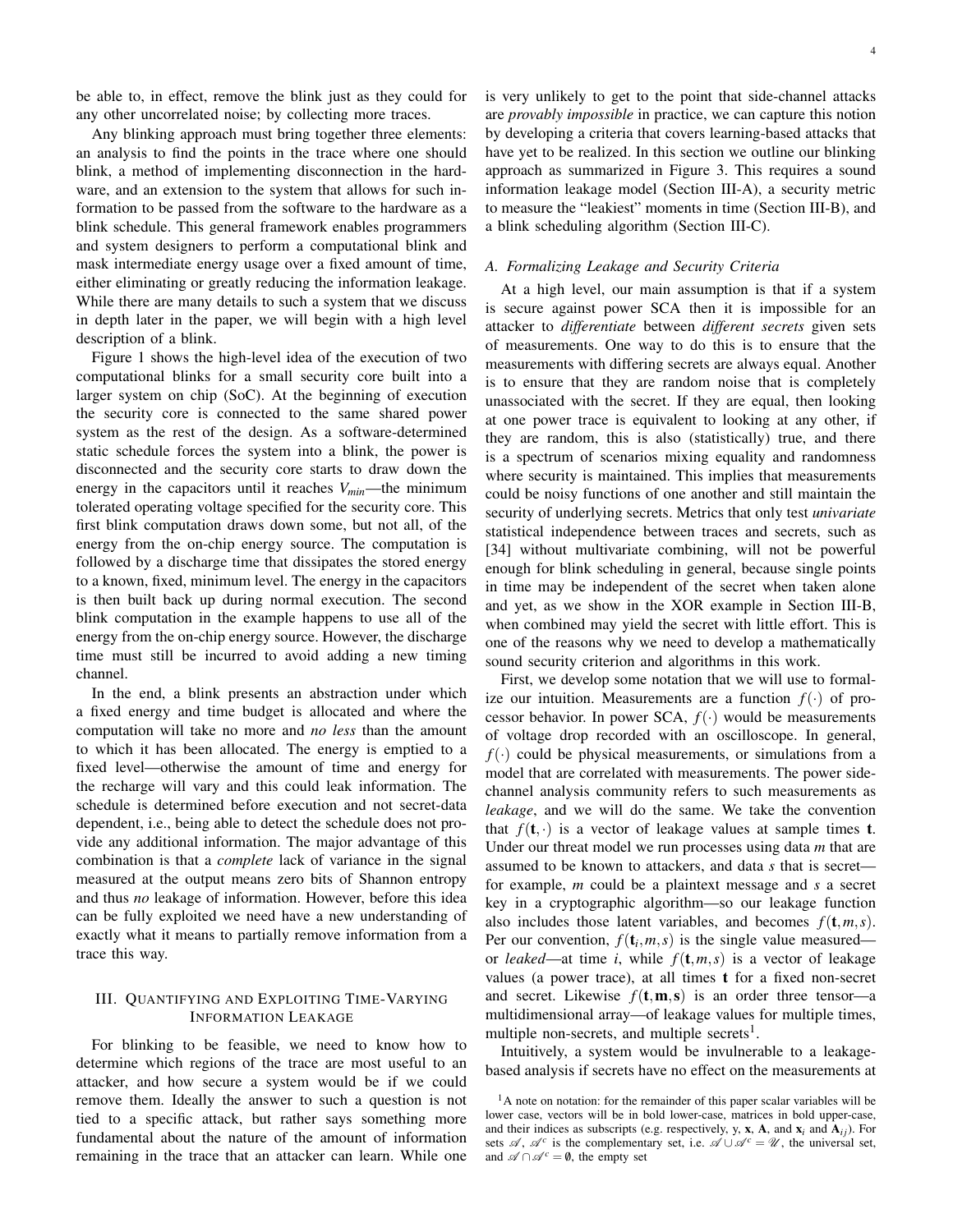

Fig. 3: An overview of the process to determine the best blink schedule for an algorithm. The algorithm inputs are labeled as secret and non-secret and the algorithm is analyzed to determine its power leakage  $f(\cdot)$  either by collecting power traces or using a model. This is given to a security metric (Section III-B) that outputs a score **z** indicating the best places to blink, i.e., the times with the most leakage. A blink scheduler (Section III-C) takes this data and information from the hardware (Section IV) that determines the blink time(s) and outputs an optimal blink schedule.

all. Such as system is "unlearnable" to the attacker as they can observe no difference in traces when secrets differ. Likewise, we might incorrectly assume that if the traces are random and have the same distribution for any pair of underlying secrets, then it is also impossible for an attacker to succeed. However, this is not enough to guarantee security. For intuition as to why this is so, consider that a list in random order and a sorted copy of that list are both identically distributed in terms of their values, and so their histograms would be equal, yet the *ordering* of the information allows us to reliably tell them apart.

For this reason, it must be necessary for security that

$$
f(\mathbf{t}, \mathbf{m}, \mathbf{s}) \stackrel{d}{=} f(\mathbf{t}, \mathbf{m}, \mathbf{Ps}), \forall \mathbf{P}
$$
 (1)

where  $P$  is a permutation matrix, and  $s$  and  $m$  are vectors of all messages and all secrets respectively, and  $\stackrel{d}{=}$  indicates equality in probability distribution. This criteria is known in statistics as *exchangeability* [18], and implies that the joint distribution leakage is unaffected by reordering secrets.

Eqn. 1 is a very general security criteria, and useful even if the space of secrets is small enough to make a brute-force search easy. If a system with leakage  $f(t, m, s)$  obeys Eqn. 1, then we cannot do better than a random guess at the value of *s* for the leakage function *f* for a given device and measurement setup. Unfortunately, verifying Eqn. 1 for all permutations requires  $O(n!)$  multivariate hypothesis tests! We must clearly tackle this problem approximately, and so we take the Monte Carlo approach explained in Section III-B.

# *B. Measuring the Leakiest Regions of a Trace*

Now we turn our mathematical intuition into a security metric and blink window selection algorithm. Our statements here are without regard for implementation. In Sections IV and V we will consider practical constraints along with their security and performance ramifications.

In order to make Eqn. 1 hold for more, and ideally, all, subsets of times in the trace, we would like to blink at times that contribute the most to making traces "unexchangable"

with respect to different keys. If Eqn. 1 does not hold, then we should be able to build a model of groups of power traces with differing keys, and use this model to classify traces with an accuracy consistently better than chance. We can now see that identifying the leaky time intervals corresponds closely to the data analysis problem of *feature selection*. The goal of feature selection is to identify a set of properties, or indices of data vectors, that consistently contribute as much information as possible about a datum's associated class. If we consider classes to correspond to secrets, a good feature selection approach will determine which set of indices  $\mathscr B$  allow us to differentiate among secrets, then we can blink them out, along with all redundant features.

For our choice of a baseline feature selection metric, we turn to [7], which includes an empirical study determining which of many modern information theoretic feature selectors score well over several trade-offs. Based on this study, the *Joint Mutual Information* feature selector (JMIFS) [33], [52] is a balanced choice. The JMIFS is defined for a time index *i* as

$$
JMIFS(i) = \sum_{j \in \mathcal{B}} I(f(\mathbf{t}_i, \hat{\mathbf{m}}, \hat{\mathbf{s}}) \frown f(\mathbf{t}_j, \hat{\mathbf{m}}, \hat{\mathbf{s}}); \hat{\mathbf{s}})
$$
(2)

where  $x \sim y$  concatenates x and y,  $\hat{\mathbf{m}}$  and  $\hat{\mathbf{s}}$  are vectors of messages and secrets chosen independently and uniformly at random,  $\mathscr B$  is the set of time indices already chosen to blink, and  $I(\cdot;\cdot)$  is the mutual information between variables. Mutual information is a measure of association between its arguments, and we will describe it with more detail in Section V.

We select features using the JMIFS criteria recursively: The first index selected will be the time point in a trace with the maximum mutual information with the secret, we add this to the set of indices to blink  $\mathscr{B}$ , and remove it from the set  $\mathscr{B}^c$ of remaining indices. We select the next index as the one that maximizes Eqn. 2, and so on, until there are no more indices to test, i.e.  $\mathcal{B}^c = \emptyset$ . We cache the values  $\mathbf{J}_{ij} = I(f(\mathbf{t}_i, \hat{\mathbf{m}}, \hat{\mathbf{s}}))$  $f(\mathbf{t}_j, \hat{\mathbf{m}}, \hat{\mathbf{s}})$ ;  $\hat{\mathbf{s}}$  for use in later steps.

Our feature selection problem has an idiosyncrasy specific to security; redundant time indices present other—equally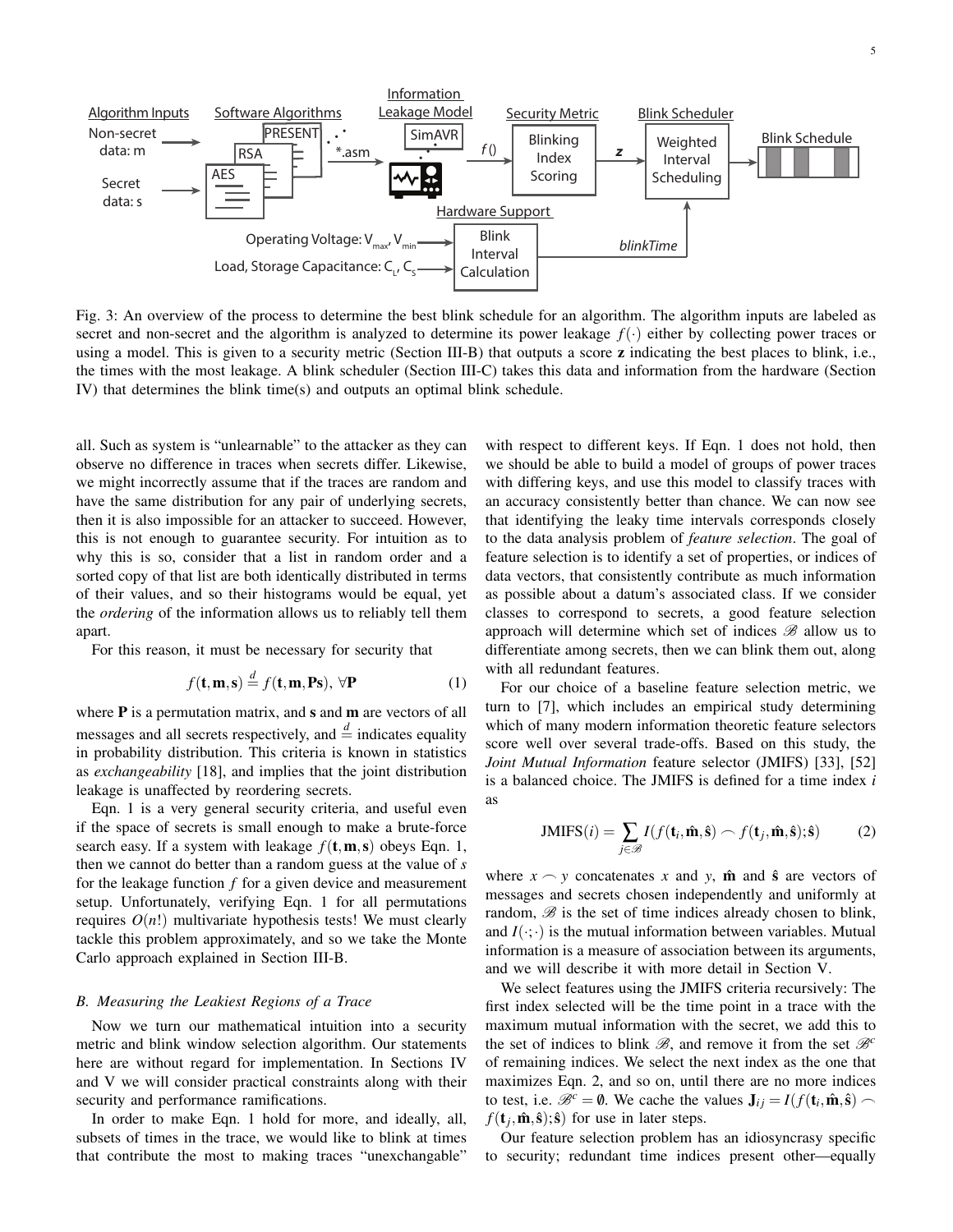strong—attack vectors. However, feature selection algorithms are designed with a bias against selecting redundant indices. In order to derive a good blinking criteria from JMIFS, we group the features with respect to their mutual redundancy, and rescore them accordingly. Specifically, if  $J_{ij} = I(f(t_i, \hat{\mathbf{m}}, \hat{\mathbf{s}}))$  $f(\mathbf{t}_j, \hat{\mathbf{m}}, \hat{\mathbf{s}})$ ;  $\hat{\mathbf{s}}$  computed during an ordinary JMIFS run, are equal, up to numerical error, to the mutual information between leakage at index *i* and the secret values, then leakage at *j* is redundant given *i*. Our algorithm constructs a Boolean matrix **R** such that  $\mathbf{R}_{i,j} = 1$  if time *i* is redundant with time *j* and  $\mathbf{R}_{i,j} = 0$  if it is not. Once we have identified the redundant indices, we re-score those time indices in the same redundant set with a group label according to their selection order by JMIFS. We use this group label as a ranking so that redundant indices are *all* given the "worst"/maximal score from among their redundant group. This means that more leaky regions have higher ranks, and regions that have more redundancy will have a larger gap between themselves and regions ranked immediately below them than will regions with smaller redundant sets. We do not weight the ranking in this work but this is certainly possible to do, and could be used to place greater importance on particular regions, or prioritize easy attack vectors to ensure they are blinked out.

An important feature of JMIFS is that it considers combinations with the other times we've selected so far. This is a way of handling *variable complementarity* [22]. The following is an example: if Boolean variables  $x_1$  and  $x_2$  are statistically independent, then  $x_1 \oplus x_2 = y$  is independent of each individually, implying  $I(x_1; y) = I(x_2; y) = 0$ , however,  $I(x_1 \sim x_2; y) > 0$  because  $x_1 \sim x_2$  completely determines *y*. JMIFS detects indices leaking secret information even if they have an XOR-type relationship, while moment-based tests, or those relying on univariate statistical independence, are insensitive to this case.

We have found via experimentation that complementarity exists in power traces, and attacks such as [19], [30] exploit it to powerful effect. In this way our selection criteria is superior to other SCA security evaluation metrics [4], [20], [28], [34], [35], [46] that consider the power samples taken singly, or involve the use of combining functions<sup>2</sup> or multivariate histograms for only a few time indices. In any case, we cannot credibly assume a lack of complementarity of  $f(\mathbf{t}_i, m, s)$ with  $f(t_{\mathscr{B}},m,s)$ , for arbitrary *i* and a set of time indices  $\mathscr{B}$ , due to the latent factors *m* and *s* which are held constant during a run of the underlying security-sensitive algorithm. An analysis using a univariate metric can therefore only reveal how vulnerable a design is *at minimum*. This further motivates our decision to use the JMIFS criteria. We emphasize that it is not sufficient to consider time indices one-by-one when determining whether to blink them out.

Algorithm 1 describes the blinking index scoring algorithm in full, which returns a vector **z** so that  $z_i = z_j$  means that those time indices  $i$  and  $j$  are equally vulnerable to attack, and  $z_i > z_j$  means that  $z_i$  provides more information about the Algorithm 1: Blinking Index Scoring

- 1 Input: experimental keys  $\hat{\mathbf{s}}$  and power traces  $f(\mathbf{t}, \hat{\mathbf{m}}, \hat{\mathbf{s}})$ for experimental plaintexts  $\hat{m}$
- <sup>2</sup> Output: a vector z of scores ranking time points t by vulnerability to attack
- 3 while  $\mathcal{B}^c \neq \emptyset$  do
- 4 **foreach**  $i \in \mathcal{B}^c$  do

5  
\n6  
\n7  
\n8  
\n9  
\n
$$
\begin{array}{c}\n\text{if } i^* < JMIFS(i) \text{ then } \\
\downarrow i^* \leftarrow i \\
g^* \leftarrow JMIFS(i) \\
g^* \leftarrow JMIFS(i) \\
g^* \leftarrow g^*(\downarrow i^*) \\
\text{g}^* \leftarrow g^* \\
\end{array}
$$

- <sup>11</sup> // J is already computed in previous steps
- 12 Let  $\mathbf{J}_{i,j} = I(f(\mathbf{t}_i, \hat{\mathbf{m}}, \hat{\mathbf{s}})) \frown f(\mathbf{t}_j, \hat{\mathbf{m}}, \hat{\mathbf{s}}); \hat{\mathbf{s}})$ 13 foreach  $(i, j) \in |\mathscr{B}| \times |\mathscr{B}|$  do 14 |  $\mathbf{R}_{i,j} =$  $\int 1$  if  $|\mathbf{J}_{i,j} - I(f(\mathbf{t}_i, \hat{\mathbf{m}}, \hat{\mathbf{s}}); \hat{\mathbf{s}})| \leq \varepsilon$ 0 otherwise

15  $z \leftarrow$  rank of max **g** in each redundant set indicated by **R** 16  $\forall i \in [n], \mathbf{z}_i \leftarrow \mathbf{z}_i / \sum_{j=1}^n \mathbf{z}_j$  // Normalize scores

secret than  $z_j$ .

### *C. Turning Measurements into Blink Regions*

Now that we have a way to score the leakage of different time indices in a traces, we must determine the best blinking schedule. After executing Algorithm 1, z*<sup>i</sup>* contains the leakage ranking for all time points under the given measurement/simulation setup. The problem of selecting globally optimal locations to begin a blink can be reduced to a *weighted interval scheduling* (WIS) problem. It can be solved optimally in  $O(n \log_2 n)$  operations where, in our case, *n* is the number of samples in the measurement/simulation vectors [25].

Algorithm 2 shows the WIS algorithm used to optimally derive the blinking window schedule. The algorithm accepts as input the vectors t of time indices available for blinking and z of corresponding leakage scores from Algorithm 1. Additionally, it requires the constants *blinkTime* and *recharge*, which are dependent on the underlying blink-enabled hardware discussed in Section IV. Using **t** as the available times, and **z** as weights, Algorithm 2 solves the WIS problem to determine the best locations to blink so that the sum of z in non-blinking regions is minimized. This approach is globally optimal in the sense that it will select locations in the program to begin a blink such that the sum of the scores covered by the blinkedout regions is the maximum possible under the constraints.

# IV. HARDWARE SUPPORT FOR BLINKING

Now that we have a new and powerful method of analyzing execution behavior to find the leakiest regions, we describe a proof-of-concept class of architectures that exploit that new knowledge. At a high level, the hardware support for blinking can be divided in three parts: 1) hardware support to switch

<sup>&</sup>lt;sup>2</sup>Combining functions often violate the assumptions of underlying statistical hypothesis tests, and are often derived from attack methods with particular assumptions themselves. *p*-values from tests using combining functions should be treated as heuristic unless this is explicitly corrected.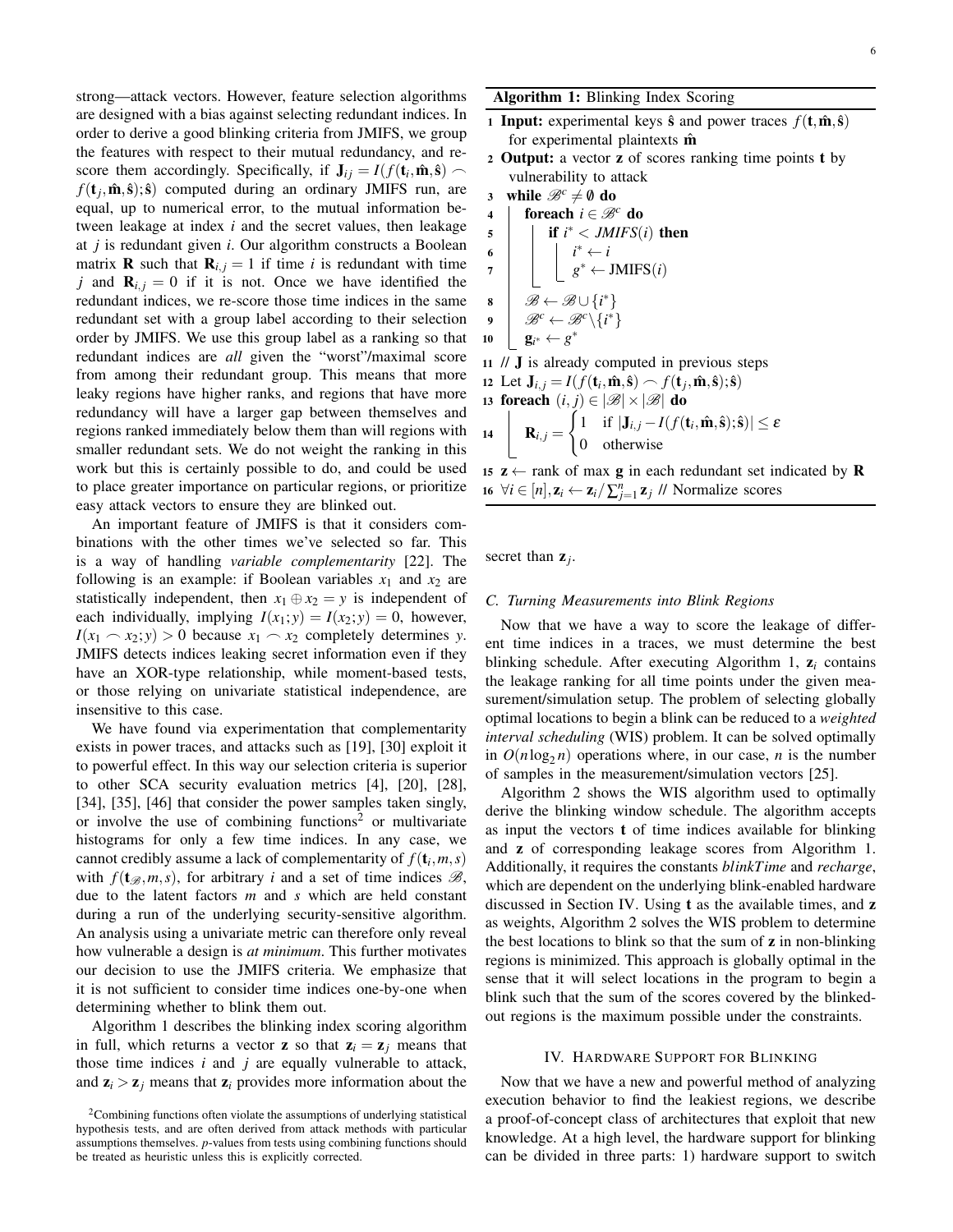Input: length-*n* vectors t and z, of times and scores respectively, and constants *blinkTime* and *recharge* 2 Output: The blinking schedule  $\mathcal O$  with optimal coverage 3 foreach  $i \in [n]$  do  $start \leftarrow i$  $\vert$  end  $\leftarrow i + \text{blinkTime} + \text{recharge}$  $\mathbf{s} \in \mathcal{S}$  *score*  $\leftarrow \sum_{j=start}^{end-recharge} \mathbf{z}_j$  $7 \mid \mathbf{w}_i \leftarrow (start, end, score)$ 8 foreach  $i \in [n]$  do **prev**<sub>i</sub> ← *j* s.t.  $\mathbf{w}_j$ .*end* −  $\mathbf{w}_i$ .*start* is ≤ 0 and minimal **foreach**  $i \in [n]$  **do**  $g_i \leftarrow \max(\mathbf{w}_i \cdot \text{score} + \mathbf{g}_{\text{prevs}_i}, \mathbf{g}_{i-1})$  $i \leftarrow n$  $\mathscr{O} \leftarrow \emptyset$  while *i* > 1 do **if**  $w_i$ . *score* +  $g_{\text{prevs}_i} > g_{i-1}$  then  $\bigcup \mathscr{O} \leftarrow \mathscr{O} \cup \{\mathbf{w}_i.start\}$ *i* ← prevs<sub>*i*</sub> 18 else  $|i \leftarrow i-1$ 

the power supply for the security domain from the main power distribution network to an on-chip bank of capacitors, 2) the processor modifications to allow it control over its own power supply, and 3) the capacitor bank itself. The idea of using onchip capacitance as a way to hide cryptographic information is well established both in theory and in practice. Our aim is to expand upon these ideas to show how to make this programmable to protect any general purpose computation.

One of the major issues with blinking is how to get enough capacitance on chip to completely power a small core. Shamir [45] first described the cycled use of two switched capacitors, and more recently Tokunaga and Blaauw [50] proposed a switched capacitor current equalizer to isolate a fixed function block from the power supply line. The key insight we bring over these hardware-only approaches is that the information leakage over time in a trace is highly irregular. Instead of attempting to cover the entirety of execution with a large capacitor bank, we can instead blink during those parts of the computation that are most leaky, and thus effectively remove the power consumption during those times from attackers view. We do this in a manner that gives direct control to the programmer over the security-performance trade-off. However, to make this trade-off quantitatively we need to better understand the hardware-imposed constraints on our blinking schedule.

Another issue is determining a feasible *blink time*, i.e., the number of instructions that can be executed during a single blink. For this, we need to know four characteristics of the hardware: load capacitance  $(C_L)$ , storage capacitance  $(C_S)$ , maximum operating voltage (*Vmax*), and minimum operating voltage  $(V_{min})$ . The **load capacitance**  $C_L$  is the capacitance per instruction; the amount of capacitance required to store



Fig. 4: Block diagram showing the function of the power control unit.

enough energy for the core to execute a single instruction. The smaller the load capacitance, the more instructions we can execute during a blink. To minimize load capacitance, blink-enabled hardware should use low-powered processing cores that aim to minimize joules per instruction. The storage capacitance  $C_S$  is the amount of capacitance available for the core to draw energy from during a blink. Once the blink has started, all of the energy required for the core to continue execution will come from the storage capacitance. The more storage capacitance available to the core, the more instructions that can be executed during a single blink. In blink-enabled hardware, empty sections of the die area can be filled with decoupling capacitance cells that will increase the storage capacitance available throughout the chip. The maximum operating voltage *Vmax* is the highest voltage the core will run at during a blink. This is the voltage at the start of the blink which we assume is the normal operating voltage of the core. As the core executes instructions during a blink, its operating voltage will decrease. Eventually, the core will reach a minimum operating voltage *Vmin* where the core can no longer execute any instructions. We define the time that it takes to move from  $V_{max}$  to  $V_{min}$  as the *blinkTime*.

Using these four characteristics, we can calculate the *blinkTime* as:

$$
blinkTime = \frac{2 \cdot \log\left(\frac{V_{min}}{V_{max}}\right)}{\log\left(1 - \frac{C_L}{C_S}\right)}\tag{3}
$$

To allow the core to control when a blink happens, we add an extension to the core's ISA to allow the core to communicate with a *power control unit*. The power control unit is responsible for initiating a blink to begin secure operation, discharging the capacitor bank when secure operation is complete, and recharging the capacitor bank after a fixed amount of time to resume non-secure operation (see Figure 4). When the core indicates it would like to start a blink, the power control unit will turn off the blink and recharge transistors, and disable input and output to the core, thereby electrically isolating the core and capacitor bank from the main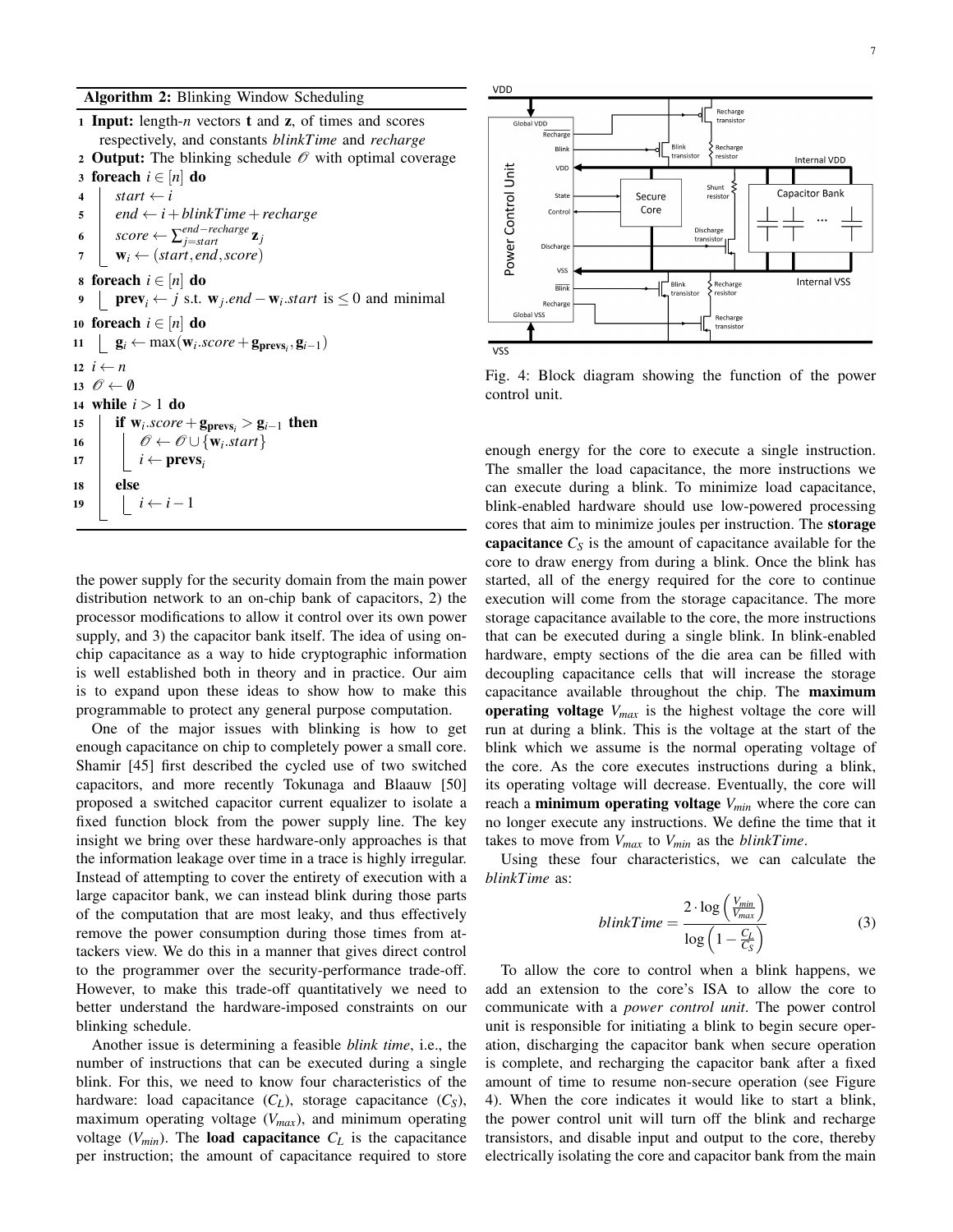power rails, as well as the input and output pins. The core executes self-sufficiently from its local scratchpad instruction and data memories. The power control unit will monitor the voltage across the internal power rails making sure that the voltage is never less than the minimum operating voltage *Vmin*. If the core finishes secure operation before reaching *Vmin*, the power control unit will activate a shunt resistor to discharge the capacitor bank to *Vmin*. After a fixed amount of time from the beginning of the blink, the power control unit will start the recharge phase by turning on the recharge transistors. One concern during the recharging phase is the in-rush current observed when the depleted capacitor bank is reattached to the main power rails. A large in-rush current can corrupt the state of the core [24], therefore we place *recharge resistors* to limit the maximum in-rush current. Once recharged, the power control unit will turn on the blink transistors again to minimize IR drop across the recharge resistors.

To demonstrate the potential for blink-enabled hardware in the real world, we evaluated a chip taped out in TSMC 180nm to determine what load capacitance, storage capacitance, and minimum operating voltage we could achieve. The chip contains a low power RISC-V processor, which we considered as our security processor. The core is a 32 bit, 5-stage pipeline, in-order processor running the RV32IM ISA with 4KB of instruction memory and 4KB of data memory and has an area of 1.27mm<sup>2</sup>. To find the core's load capacitance, we simulated the chip in PrimeTime Suite using a switching activity vector representative of an average workload. We found the core had an average energy consumption of 515pJ per instruction running at 1.8V. Therefore we can calculate the required amount of capacitance needed to store 515pJ at 1.8V which is 317.9pF.

This chip contains full-custom decoupling capacitance cells to fill empty areas of the die. These cells make up a majority of the storage capacitance found on-chip. Using RC extraction, we found that these decoupling capacitance cells have a unit capacitance of  $4.69$ fF/um<sup>2</sup>. On-chip there was a total of  $4.68$ mm<sup>2</sup> of the  $25$ mm<sup>2</sup> die area filled with decoupling capacitance for a total of 21.95nF of storage capacitance.

The core's nominal voltage is 1.8V which we use as the core's maximum operating voltage. To find the minimum operating voltage, we put the chip on a motherboard with direct control over the chip's core voltage and clocking frequency. We continuously drop the core's voltage and clock frequency until there was no clock frequency where the core could still operate. This occurs at 0.97V, so that is the smallest value we can use for the chip's minimum operating voltage *Vmin*.

Using Eqn. 3, we find that for this particular chip every 1mm<sup>2</sup> of decoupling capacitance allows the core to execute roughly 18 additional instructions per blink. The AES-128 implementation used in the DPA contest takes 12,269 cycles to run [13], including key expansion and overhead. If we were *not to pause for recharging*, then 12,269 cycles would require about 670mm<sup>2</sup> of decoupling capacitance,  $528\times$  more area than the core itself. This is why we require recharge periods when blinking, along with algorithms to schedule blinking time windows: Simply blinking the entire computation would require impractically large capacitive area.

#### V. EVALUATION

We have laid out a general blinking framework and shown how to enable this in hardware. This section evaluates that framework's effectiveness. First, we provide details on framework itself, and then we use the framework to perform blinking on several applications. We show that blinking provides orders of magnitude reduction in leakage.

### *A. Blinking Framework*

Estimating the power side channel vulnerability begins with data collection. This usually entails connecting an oscilloscope to the circuit under analysis, and running random or specially chosen inputs until thousands of power traces are recorded. However, it may be unreasonable to expect a software engineer to collect these data each time they make modifications to their source code. Furthermore, it is not possible to collect power traces from an architecture that is under design. Thus, we developed a simulator of power side-channel leakage to help facilitate our evaluation.

Our power simulator leverages the open-source tool *SimAVR* [40]. SimAVR executes binaries compiled by the avr-gcc toolchain, and provides instruction-level access to program state. This means our simulated traces result from execution of the binary as it would be run on an AVR microcontroller, including all optimizations implemented by the compiler, instead of an analysis of the source code. Our SimAVR modifications implement the Hamming distance leakage model [6] used in nearly all CPA attacks. For each opcode the simulated power trace is the Hamming distance between the previous value in the target register (resp. memory location) and the new value to be written. Our modified tool outputs this Hamming distance value for as many cycles as the current opcode takes to execute on the particular target AVR chip before moving on to the next opcode in the compiled binary.

The Hamming distance model assumes that toggling a bit leaks/consumes one unit of power, regardless of other factors, and leaving a bit in its current state consumes no power. While this is a highly simplified model, it is nearly ubiquitous in the power SCA literature, (see [1], [6], [32], [35] among others,) due to its consistent correlation with power consumption and its effectiveness for correlation-based attacks. While other research has focused on modeling exact characteristics of the circuit in question, these have not been widely adopted, because 1) the Hamming distance model captures sufficient detail with a minimal effort on the part of the attacker, and 2) an exact model can be obtained from the system itself.

Optionally, our tool adds the Hamming weight (HW) of the data moved by an instruction into the simulated power output. We have found that this better accommodates the effects of load and store instructions. This is because supplying electric charge to the buses and RAM cells of the memory system consumes power in proportion to the data itself, rather than the bit-wise change in value. Together, we can write that our model output is, for prior state *x* and current state *y*,

Power Leakage Model
$$
(x, y) = HW(x \oplus y) + HW(y)
$$
 (4)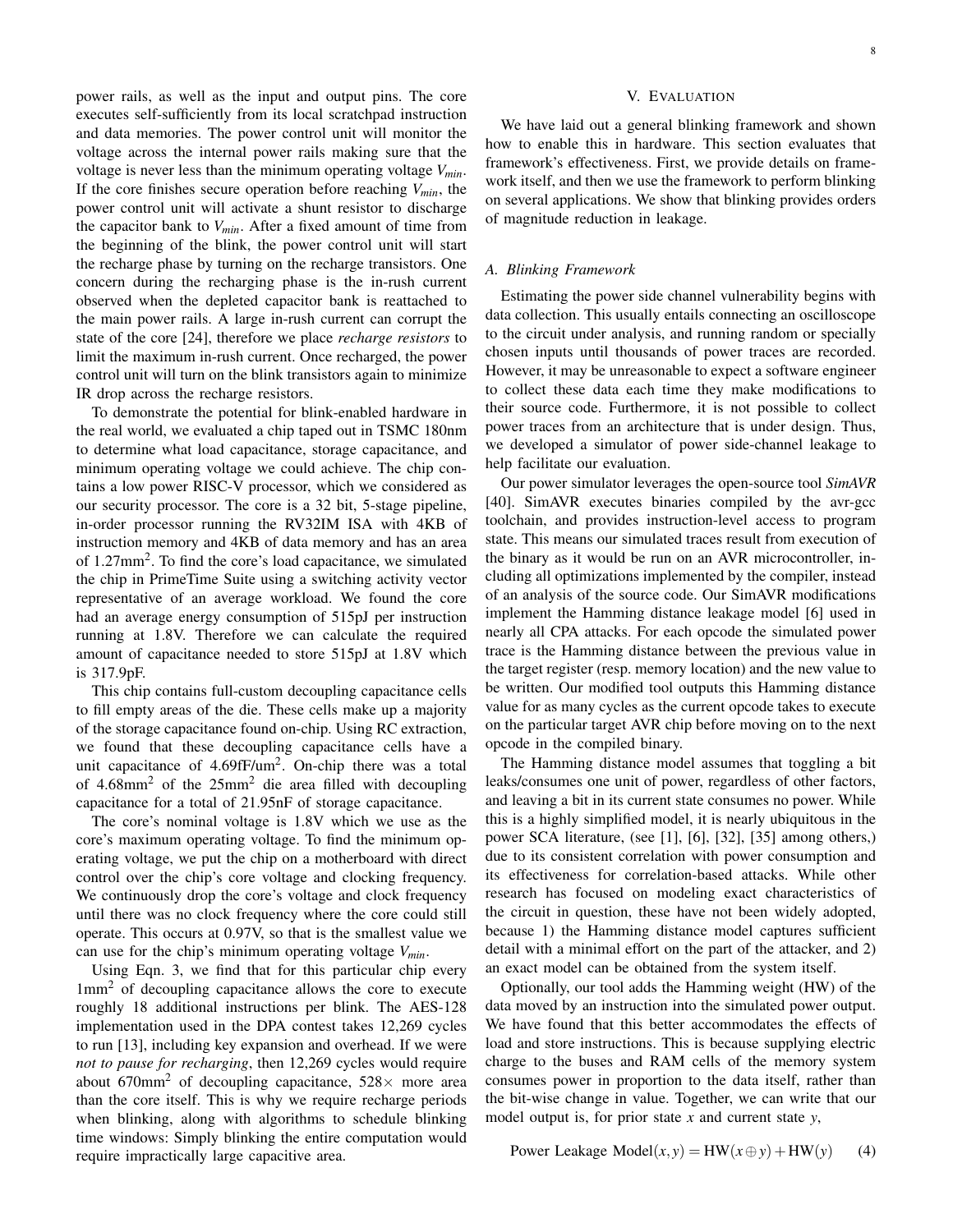It may be unintuitive that Hamming distance and weight can be used for a power-based analysis. However, power SCAs only require a model that is *consistently correlated* with the measured quantity in order to succeed. This is one of the reasons power SCA is so effective. In power SCA, the leakage function  $f$  that we measure is usually not power directly, but voltage drop during an operation. The studies of [1], [6], [32], among others, empirically show that Eqn. (4) is robustly correlated with voltage drop across different devices.

# *B. Balancing Security, Energy, and Performance*

In architecting a blinking device, we are faced with the task of balancing many related parameters. Clock speed is determined by the lowest operating voltage, which will occur at the end of a blink; the storage capacitance and minimum operating voltage determine the maximum blink length; longer blinks drain more voltage, affecting operating voltage (and thus clock speed) as well as energy consumption; blink sizes affect security, the cost of static scheduling, and performance.

The maximum blink window size is a function of the stored capacitance and the *Vmin* of the chip. Smaller blink lengths are also possible, meaning less capacitance will be drained and the chip can resume operation at  $V_{op} > V_{min}$ . We considered a range of storage capacitances from 5nF to 140nF (corresponding to 1 to  $30mm^2$  of decoupling capacitance) to better evaluate the design space. We assume that each instruction requires, on average, a load capacitance *C<sup>L</sup>* of 317.9pF (as computed in Section IV).

With the available blink sizes determined, the selection algorithm (Algorithm 2) can analyze a set of scores from (Algorithm 1) and find the optimal coverage that minimizes global secret information leakage. The algorithm notably does not consider performance; this would require the algorithm to make trade-offs between performance and security, which we leave to the designers or as future work.

There is a constant switching overhead to disconnect and connect the core at the beginning and end of a blink. According to our simulations, disconnection can occur fully within 2 cycles, while power shunting and reconnecting happens in under 1 cycle. Real-world execution, fabrication thresholds, and unpredictable conditions can easily push this disconnect time much higher. In our design space explorations, we use a penalty of 5 cycles per blink. Energy is potentially wasted in every blink, as excess charge in the capacitor must be shunted to avoid leaking information. From our power simulations, the most energy-intensive instructions consume  $1.6\times$  the energy of an average instruction. Provisioning for the worst case, on average the extra 60% capacitance is wasted. Depending on the algorithm and voltage, this was between 5 and 35% in our simulations.

We have found that different algorithms (or implementations of the same algorithm) can have very different leakage characteristics, requiring different blinking strategies. In addition to real AES traces from the DPA Contest v4.2 [13], we simulate power traces for both 128-bit AES and PRESENT from AVRcrypto-lib using our modified version of SimAVR. For both implementations of AES, for the parameters we examined,

|                                          | AES (DPA) | AES (avrlib) | <b>PRESENT</b> |
|------------------------------------------|-----------|--------------|----------------|
| <i>t</i> -test # $-\log p$ > threshold   | 19836     | 285          | 1236           |
| $t$ -test post-blink                     | 342       |              | 141            |
| $\sum_{i=1}^{n} z_i$ (Alg. 1) post-blink | 0.033     | 0.083        | 0.104          |
| $1 - FRMI_{\mathscr{R}}$ post-blink      | 0.012     | 0.011        | 0.140          |

TABLE I: Information leakage after blinking for three different cryptographic programs. The metrics are the number of −log(*p*-values) above the TVLA threshold (i.e., the number of vulnerable points for univariate attacks), the sum of the residuals of our leakage ranking **z**, and  $1 - FRMI_{\mathscr{B}}$  (Eqn. 6). Traces for the avrlib AES and PRESENT programs were collected via simulation using a Hamming distance power model (Eqn. 4), while DPA is from power traces from the DPA Contest v4.2 [13]. The last two allow comparison as a fraction of total leakage, where  $1 - FRMI_{\mathcal{B}}$  is univariate, and  $\sum_{i=1}^{n} z_i$  is multivariate. That is, the "pre-blink" results of both are equal to 1. The *t*-test result shows that even in the worstcase, blinking provides an order of magnitude reduction in attack vectors.

there is not an optimal point with regard to both security and performance, leaving the space open to designers to choose the most appropriate configuration.

Each algorithm, for certain capacitance, voltage, and clock combinations, tends to have a few near-perfect outliers with respect to security, with varying degrees of slowdown. These points likely had an available window size that aligned well with the program's phase behavior, blocking out leaky portions such that critical instructions are not missed in the recharge period after the blinks. In most cases, small capacitors and shorter blink lengths give these best results, allowing finegrained control of which instructions are covered. Shorter but more frequent blinks, however, incur more switching over; for both AES implementations, these optimal points are around  $2\times$  the stock execution time. In addition, provisioning the chip with a smaller storage capacitance may preclude optimal parameter selection for other algorithms.

#### *C. Security Evaluation*

To evaluate the security of blink-enabled hardware, we collect a set of  $2^{14}$  traces from the leakage model described in Section V-A Eqn. 4 for experimental plaintext and key vectors, m̂ and  $\hat{s}$ , respectively from the AES-128 and PRESENT ciphers from AVR-Crypto-Lib. We also evaluated our metrics on the physical power measurements provided for the DPA Contest v4.2 [13]. Then we compute three metrics of security on these traces before and after blinking. We use blinking patterns chosen by our scoring and scheduling pipeline from Section III. We allow the scheduler to choose between using blinks with three, data independent, lengths—one large, and one of half and a quarter that size. Note that these differing *blinkTimes* are placed statically according to the results of Algorithm 2, and are not data dependent. Additionally, as mentioned in Section V-B, while different blink lengths do not drain the capacitor equally, the shunt always ensures that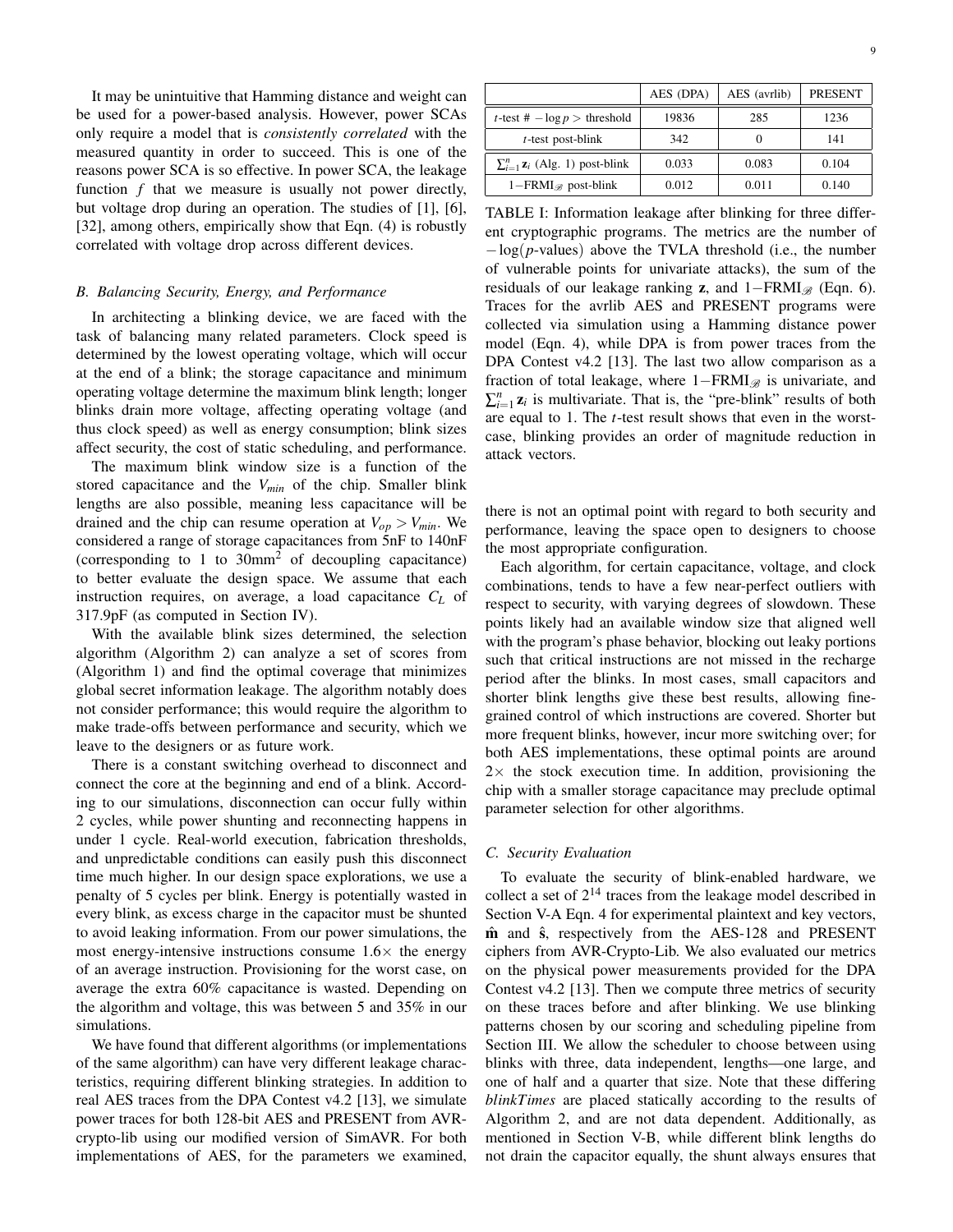

Fig. 5: a) The same as Figure 2,  $-\log(p$ -values) of the *t*-statistic of the DPAv4.2 traces prior to blinking. b) The −log(*p*-values) from (a) after undergoing computational blinking according to our scoring and selection criteria. Note that not all of the leaky area at the front of the trace can be blocked—the cooldown period after each blink means that lengthy leaky areas cannot be completely covered (unless one stalls for recharge).

the voltage reaches the same level at the end of a blink. This means that an attacker would measure uniform power draw during blink intervals.

Our evaluation metrics are our multivariate vulnerability metric z from Algorithm 1, the TVLA *t*-test, and fractional reduction in mutual information (FRMI). We have discussed z and TVLA *t*-test previously. The mutual information is suggested in [46] as DPA security metric, and computed as

$$
I(S;L) = H(S) - H(S|L)
$$
\n<sup>(5)</sup>

where  $H(S)$  and  $H(S|L)$  are the entropy and conditional entropy<sup>3</sup> of random variables *S* and *L*, with **s** and  $f(t_i, \mathbf{m}, \mathbf{s})$ being their respective realizations. Intuitively, this says that  $I(S;L)$  is the expected reduction in our uncertainty about secrets given knowledge of leakage at a single point in time *i*. As noted by [21], this metric corresponds directly to the success rate of a univariate template attack—the strongest form of attack in the information theoretic sense [10].

In order to form a composite score, we compute the FRMI given blinking. That is,

$$
\text{FRMI}_{\mathscr{B}} = \frac{\sum_{i=1}^{n} I(f(\mathbf{t}_i, \hat{\mathbf{m}}, \hat{\mathbf{s}}); \hat{\mathbf{s}}) - \sum_{i \in \mathscr{B}} I(f(\mathbf{t}_i, \hat{\mathbf{m}}, \hat{\mathbf{s}}); \hat{\mathbf{s}})}{\sum_{i=1}^{n} I(f(\mathbf{t}_i, \hat{\mathbf{m}}, \hat{\mathbf{s}}); \hat{\mathbf{s}})} \tag{6}
$$

which gives us the relative decrease in mutual information after we blink. We also compute a comparable composite score,  $\sum_{i=1}^{n} z_i$ , from our own metric.

Figure 5 shows the results before and after applying the blinking procedure on the same trace from Figure 2. This visually shows that blinking eliminates the vast majority of the vulnerable points as specified by the *t*-test. Note that it cannot eliminate all of the blinking regions due to constraints on when

we can blink (e.g., we must recharge). This improvement is quantified in Table I.

Table I shows our composite score, *t*-test vulnerability counts, and  $1-FRMI_{\mathscr{B}}$  scores for the encryptions using Masked AES-128 from the DPA contest v4.2, AES-128, and PRESENT ciphers. Both  $\sum_{i=1}^{n} z_i$  and 1–FRMI<sub>*®*</sub> are equal to one prior to blinking. The Table I values show the remainder afterward. We can see that with a good choice of *blinkTimes* our scheduling approach eliminates nearly all of the leakage under the mutual information metric, and reduces attack vectors found by the *t*-test by an order of magnitude in the worst case. The PRESENT cipher implementation is consistently leaky throughout, but we still achieve a large improvement. These results should scale for any algorithm with intermittent, non-uniform leakage of secret information.

#### VI. RELATED WORK

The overriding goal of power analysis countermeasures is to make the energy consumption independent of the secret bits. The vast majority of proposed countermeasures attempt to reduce the power trace signal and/or increase the noise in the system, i.e., they attempt to lower the SNR. An ideal system would have a SNR of zero, which would make the system obey Eqn. 1, but this is difficult to achieve in practice. There are many mitigation techniques that we broadly classify into masking, hiding, and electronic countermeasures. Most of these works are complementary to ours, e.g., you could use masking and hiding techniques in addition to computational blinking. The most closely related work is electronic countermeasures.

Masking conceals intermediate values by the secret key though an XOR with random values—a "mask" that is assumed to be unknown to an attacker—that changes each time the algorithm is executed. This enables security proofs against first order attacks [5], [39]. Masking modifies the cryptographic algorithm, and therefore cannot be directly applied to existing implementations; it requires a redesign that is costly or infeasible in many cases. If the mask can be determined (possibly through power analysis) then the security of the design reduces to that of an unprotected implementation. DPAv4.2 traces come from a masked AES implementation. This has not proved particularly effective, and many successful attacks exist.

Hiding defenses include randomly inserting dummy operations or cycles [3], shuffling the operations of the algorithm, changing the behavior of the clock and power signal [53], using multiple clock domains, and redundant logic styles to equalize transition probabilities [41], [47], [48]. While all of these techniques may cause the attacker to work harder, they do not eliminate the threat. Hiding defenses only moderately increases the number of measurements to disclosure (MTD) [12], [42]. The signal still exists and formal lower bounds on the number of traces can be determined [9], [29].

Electronic Countermeasures aim to modify the power supply during the computation. For example, adding a filter between the internal power supply and the output pin reduces the bandwidth of the signal making it more difficult to attack.

<sup>&</sup>lt;sup>3</sup>Entropy in this sense is  $H(S) = -\sum_{i=1}^{|S|} p(S_i) \log_b p(S_i)$ , the expected number of symbols, from an alphabet with *b* total symbols, that need to be used to represent the random variable *S*.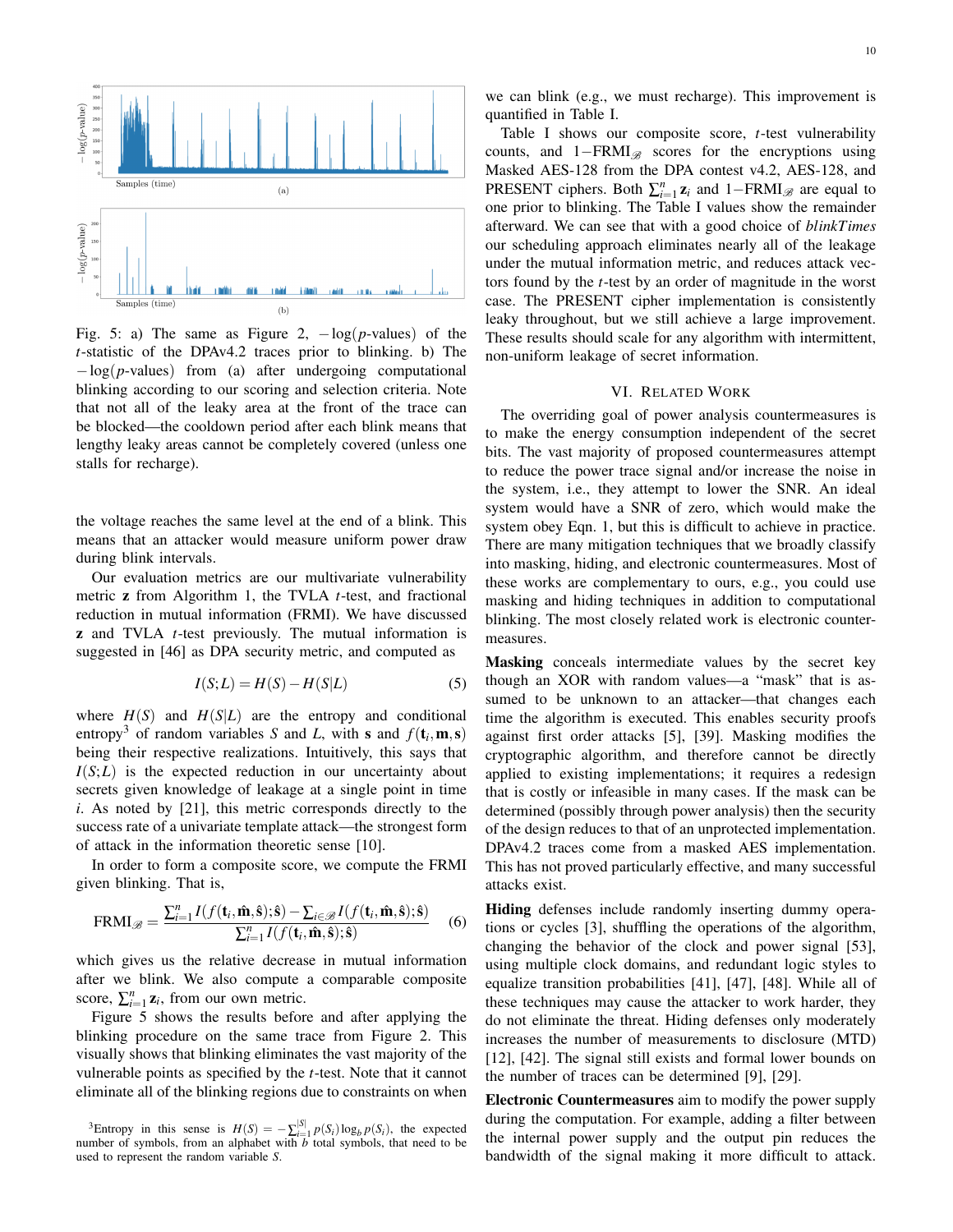However, this was shown to be ineffective and in fact made the attack easier by further differentiating the time at which the tested hypothesis occurs [14]. Another approach is to insert active equalization circuitry to ensure that the power supply signal stays constant. Ratanpal et al. [43] describe a suppression circuit that reduces low frequency current fluctuations and a low-pass filter to remove high frequency variations. Corsonello et al. [15] propose a charge-pump circuit using on-chip capacitors. Muresan et al. [36], [51] propose a current flattening technique which maintains a constant current draw from the power supply. Active equalization is difficult in practice as computation can rapidly draw current requiring fast compensation to mitigate any visible power spikes [45]. Tokunaga and Blaauw [50] use a switched capacitor current equalizer block to isolate an AES encryption core from the power supply line This core had a 25% area overhead, a 33% power overhead and  $2 \times$  decrease in performance. This normalization technique is effective for the AES core where activity factors are highly stable at 50%. Performing this same technique on programmable devices will introduce significantly more overhead as the swing is much larger. Regardless, even if the specifics of the protection circuitry are changed, the ability to apply those countermeasures intermittently and under control of software opens up new possibilities for optimization and trade-offs as we have discussed.

Side channel leakage metrics aim to quantify the vulnerability of the hardware against an attack. Side-channel vulnerability factor [17] provides a metric to quantify the difficulty of exploiting a side-channel by correlating between ground truth patterns and attacker observed patterns. While they state that their techniques are more broadly applicable, they only perform evaluation on cache timing channels. CC-Hunter [11] detects timing channels by dynamic tracking conflict patterns, e.g., bus locks and functional unit contention. SAVAT [8] is a fine-grained side channel leakage metric that considers differences instruction variations due to branching or cache misses. However, all of these metrics focus on timing channels while our metric (Section III-B) focuses on power consumption. As we discuss in Section III-B, many other power side-channel security metrics exist for selecting vulnerable points, but like the TVLA test, they are univariate or require time points to be chosen a priori.

# VII. CONCLUSION

Power side channels are notoriously easy to exploit, yet difficult to mitigate. Electronic countermeasures attempt to eliminate the leakage through the power consumption and have shown to be successful in application-specific instances. Our work takes these one step further, by providing a softwarecontrolled technique to disconnect and reconnect critical computation from the power supply. Our computational blinking technique enables the software to schedule brief moments of isolation in order to mitigate the power side channel. We show that our proposed system of computational blinking is general enough to apply to multiple different software systems and robust enough to achieve near-optimal information reduction. By giving the application explicit control of the trade-offs

between security and performance, the architecture opens a useful new continuum of design points between fully-hidden and fully-exposed.

### VIII. ACKNOWLEDGEMENTS

The authors would like to thank the anonymous reviewers for their comments and suggestions which helped improve the quality of this paper. This material is based upon work supported by the National Science Foundation under Grants No. 1740352, 1730309, 1717779, 1563935, 1444481, 1341058, 1801052, CNS-1563767, and a gift from Cisco Systems.

#### REFERENCES

- [1] Mehdi-Laurent Akkar, Régis Bevan, Paul Dischamp, and Didier Moyart. Power analysis, what is now possible... In *International Conference on the Theory and Application of Cryptology and Information Security*, pages 489–502. Springer, 2000.
- [2] Tiago Alves and Don Felton. TrustZone: Integrated Hardware and Software Security, July 2004.
- [3] Luca Benini, Alberto Macii, Enrico Macii, Elvira Omerbegovic, Fabrizio Pro, and Massimo Poncino. Energy-aware design techniques for differential power analysis protection. In *Design Automation Conference*, pages 36–41. IEEE, 2003. Design Automation Conference, 2003. Proceedings.
- [4] Shivam Bhasin, Jean-Luc Danger, Sylvain Guilley, and Zakaria Najm. Nicv: normalized inter-class variance for detection of side-channel leakage. In *Electromagnetic Compatibility, Tokyo (EMC'14/Tokyo), 2014 International Symposium on*, pages 310–313. IEEE, 2014.
- [5] Johannes Blömer, Jorge Guajardo, and Volker Krummel. Provably secure masking of aes. In *Selected Areas in Cryptography*, pages 69–83. Springer, 2005.
- [6] Eric Brier, Christophe Clavier, and Francis Olivier. Correlation power analysis with a leakage model. In *International Workshop on Cryptographic Hardware and Embedded Systems*, pages 16–29. Springer, 2004.
- [7] Gavin Brown, Adam Pocock, Ming-Jie Zhao, and Mikel Luján. Conditional likelihood maximisation: A unifying framework for information theoretic feature selection. *Journal of machine learning research*, 13(Jan):27–66, 2012.
- [8] Robert Callan, Alenka Zajic, and Milos Prvulovic. A practical methodology for measuring the side-channel signal available to the attacker for instruction-level events. In *Microarchitecture (MICRO), 2014 47th Annual IEEE/ACM International Symposium on*, pages 242–254. IEEE, 2014.
- [9] Suresh Chari, Charanjit Jutla, Josyula Rao, and Pankaj Rohatgi. Towards sound approaches to counteract power-analysis attacks. In *Advances in Cryptology*, pages 791–791. Springer, 1999.
- [10] Suresh Chari, Josyula R Rao, and Pankaj Rohatgi. Template attacks. In *International Workshop on Cryptographic Hardware and Embedded Systems*, pages 13–28. Springer, 2002.
- [11] Jie Chen and Guru Venkataramani. CC-hunter: Uncovering covert timing channels on shared processor hardware. In *Microarchitecture (MICRO), 2014 47th Annual IEEE/ACM International Symposium on*, pages 216– 228. IEEE, 2014.
- [12] Christophe Clavier, Jean-Sébastien Coron, and Nora Dabbous. Differential power analysis in the presence of hardware countermeasures. In *Cryptographic Hardware and Embedded Systems*, pages 13–48. Springer, 2000.
- [13] Christophe Clavier, Jean-Luc Danger, Guillaume Duc, M Abdelaziz Elaabid, Benoît Gérard, Sylvain Guilley, Annelie Heuser, Michael Kasper, Yang Li, Victor Lomné, et al. Practical improvements of sidechannel attacks on aes: feedback from the 2nd dpa contest. *Journal of Cryptographic Engineering*, 4(4):259–274, 2014.
- [14] Jean-Sébasticn Coron, Paul Kocher, and David Naccache. Statistics and secret leakage. In *Financial Cryptography*, pages 157–173. Springer, 2001.
- [15] Stefania Perri Corsonello, Pasquale and Martin Margala. An integrated countermeasure against differential power analysis for secure smartcards. In *IEEE International Symposium on Circuits and Systems*, page 4 pp. IEEE, 2006. IEEE International Symposium on Circuits and Systems.